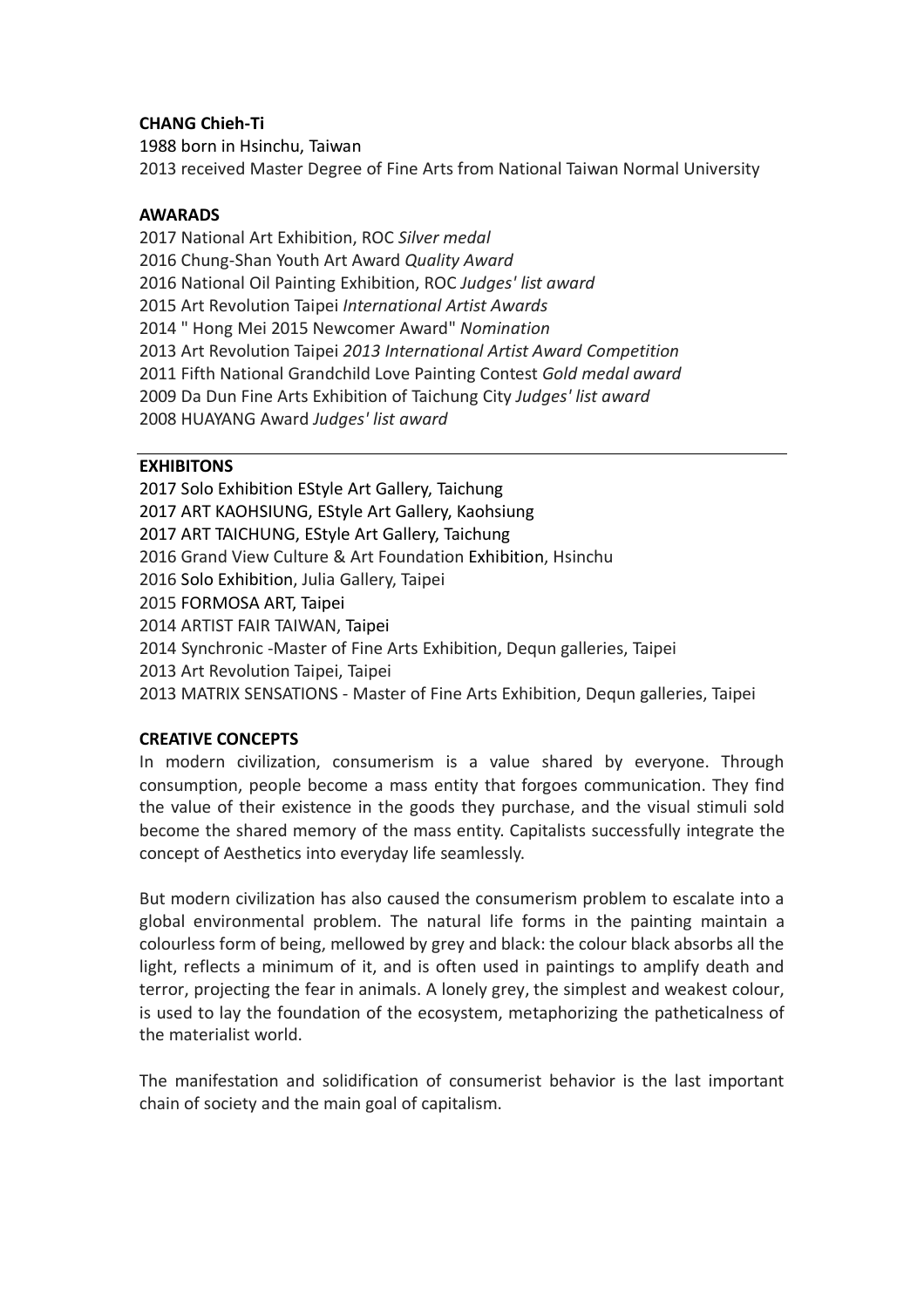### 張絜迪

生於台灣新竹

國立台灣師範大學 美術研究所西畫組 碩士 台北

### 獲獎

「全國美展」西畫類油畫 銀獎 「中山青年藝術獎 」 優選 「全國油畫展」 入選 台北新藝術博覽會「國際藝術家大獎賽」入圍 鴻梅璞玉圓夢計畫徵選入圍五位藝術家之一 台北新藝術博覽會「2013 國際藝術家評選賽」入圍 第五屆全國祖孫情繪畫比賽金獎 十四屆大墩美展西畫類水彩入選 第二屆美哉台灣華陽獎入選

#### 展覽

|啟示錄|個展 藝時代畫廊 台中

2017 高雄藝術博覽會 藝時代 高雄

- 2017 台中藝術博覽會 藝時代 台中
- 鴻梅入厝展 鴻梅藝術基金會 新竹
- 心象寫實 2016 雅逸藝術中心 台北
- 「福爾摩沙藝術博覽會」台北
- 「台灣藝術家博覽會」台北
- 「順 時 Synchronic 師大美術碩士聯展」 德群藝廊 台北
- 「第三屆台北新藝術博覽會」台北
- 「原感-師大美術碩士聯展」 德群藝廊 台北

創作說明

現代文明中消費是人們共享的價值觀,經由消費,人群會形成不需要交談的共 同體,所購買的商品成為人存在的認同價值,販售的視覺刺點成為該共同體的 集體記憶。資本家們成功的將「審美」與日常生活完美結合。

但現代文明卻把消費的課題擴及到世界環境問題的層次了,繪畫中的自然生物 保持一層無彩色的存在,使用灰色與黑色調和:黑色會將所有的光吸收,反射